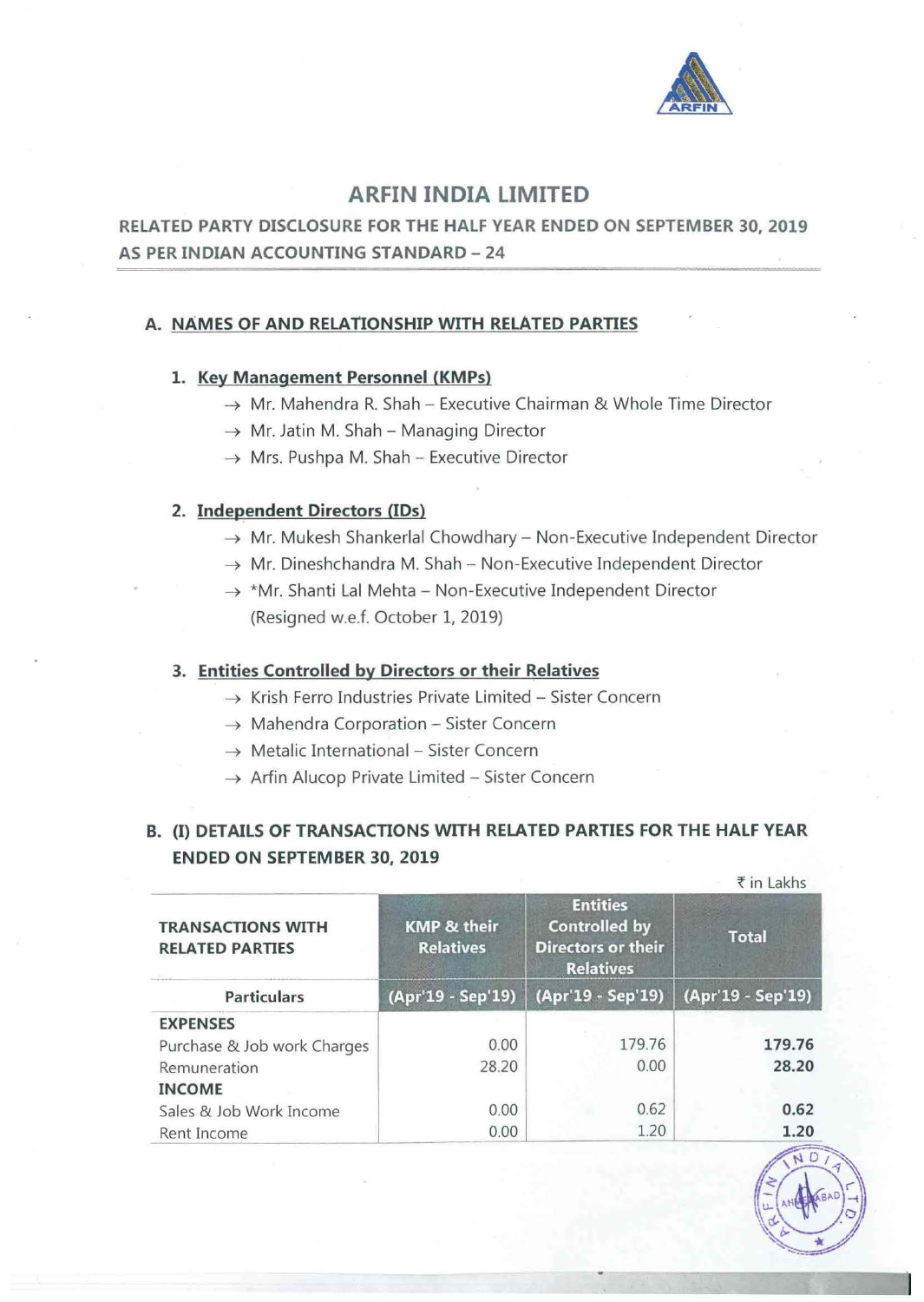

# (II) **DETAILS OF RELATED PARTY WISE TRANSACTION FOR THE HALF YEAR ENDED ON SEPTEMBER 30, 2019**

| DISCLOSURE IN RESPECT OF RELATED PARTY WISE TRANSACTIONS | ₹ in Lakhs           |
|----------------------------------------------------------|----------------------|
| ×,<br><b>Particulars</b>                                 | (Apr'19 -<br>Sep'19) |
| <b>EXPENSES</b>                                          |                      |
| <b>Purchase &amp; Job Work Charges</b>                   |                      |
| Krish Ferro Industries Private Limited                   | 116.02               |
| Mahendra Corporation                                     | 21.63                |
| Arfin Alucop Private Limited                             | 42.11                |
| Total                                                    | 179.76               |
| Remuneration*                                            |                      |
| Mr. Mahendra R. Shah                                     | 11.78                |
| Mr. Jatin M. Shah                                        | 11.78                |
| Mrs. Pushpa M. Shah                                      | 4.64                 |
| Total                                                    | 28.20                |

\*The remuneration to the key managerial personnel does not include the provisions made for gratuity, as it is determined on actuarial basis for the Company as a whole.

| DISCLOSURE IN RESPECT OF RELATED PARTY WISE TRANSACTIONS | ₹ in Lakhs           |
|----------------------------------------------------------|----------------------|
| <b>Particulars</b>                                       | (Apr'19 -<br>Sep'19) |
| <b>INCOME</b>                                            |                      |
| Sales & Job work Charges                                 |                      |
| Arfin Alucop Private Limited                             | 0.62                 |
| Total                                                    | 0.62                 |
| <b>Rent Income</b>                                       |                      |
| Mahendra Corporation                                     | 0.30                 |
| Krish Ferro Industries Private Limited                   | 0.90                 |
| Total                                                    | 1.20                 |

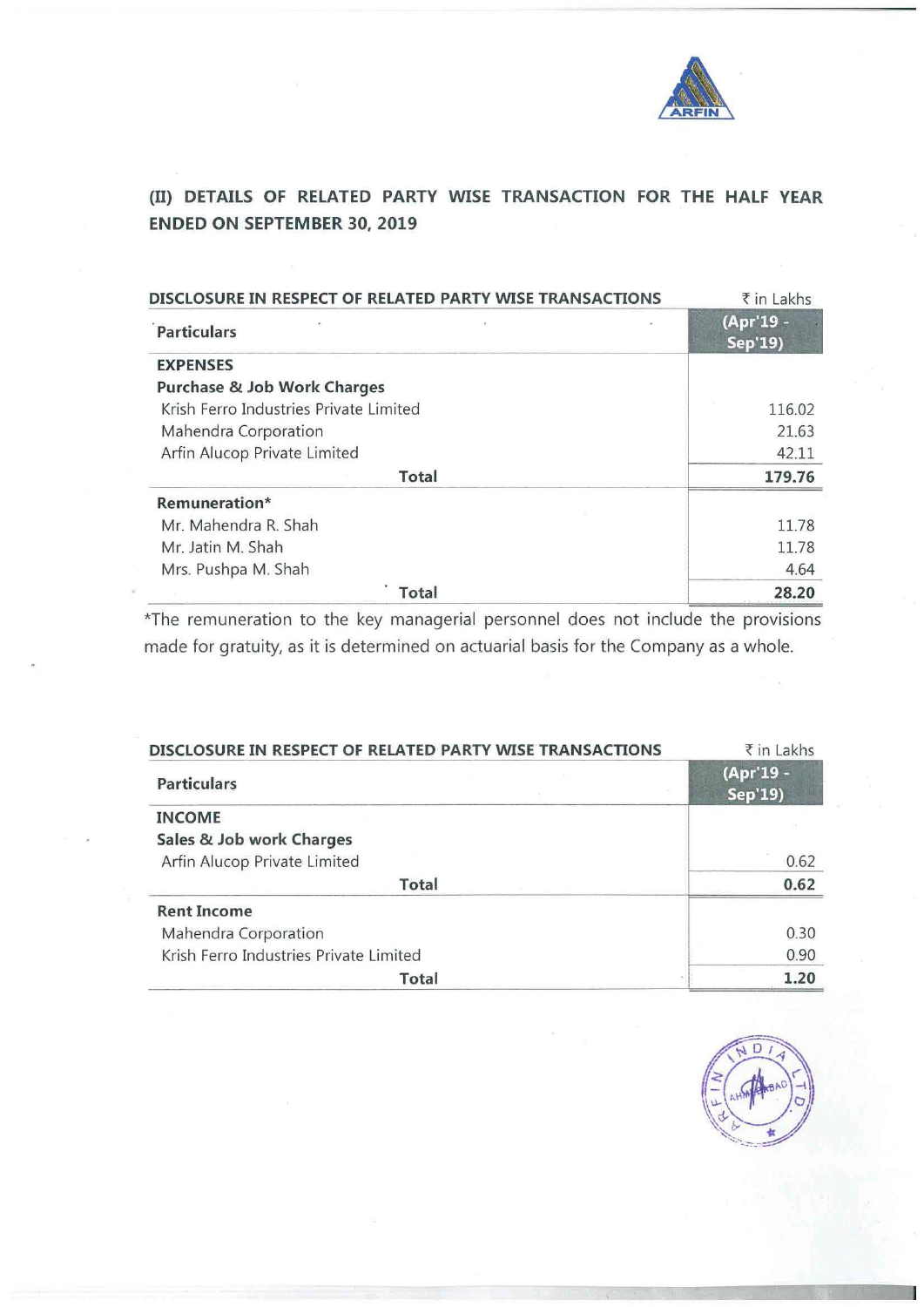

#### **C. (I) BALANCES RECEIVABLES I PAYABLES TO RELATED PARTIES BALANCES OUTSTANDING Payable** ₹ in Lakhs

| <b>BALANCES OUTSTANDING</b>                            | <b>Payable</b>         |                 | <b>Receivable</b>      |                 |
|--------------------------------------------------------|------------------------|-----------------|------------------------|-----------------|
| <b>Particulars</b>                                     | As At<br><b>Sep'19</b> | As at<br>Mar'19 | As At<br><b>Sep'19</b> | As at<br>Mar'19 |
| Key Management Personnel and their<br>Relatives        | 581.78                 | 97.96           | 0.00                   | 0.00            |
| Entities Controlled by Directors or their<br>Relatives | 154.14                 | 238.60          | 0.00                   | 1.77            |

### **Note:** -

- (i) The above related party transactions have been reviewed periodically by the Board of Directors of the Company *vis-a-vis* the applicable provisions of the Companies Act, 2013, and justification of the rates being charged / terms thereof have also been approved.
- (ii) The details of guarantees and collaterals extended by the related parties in respect of borrowings of the Company have been given at the respective notes.

## **C.** (II) **PARTY WISE OUTSTANDING BALANCES**

|                                         |               |        |                   | $\bar{\tau}$ in Lakhs |
|-----------------------------------------|---------------|--------|-------------------|-----------------------|
| <b>PARTY WISE OUTSTANDING BALANCES</b>  | Payable       |        | <b>Receivable</b> |                       |
| <b>Particulars</b>                      | As At         | As at  | As At             | As at                 |
|                                         | <b>Sep'19</b> | Mar'19 | <b>Sep'19</b>     | Mar'19                |
| <b>KMPs &amp; THEIR RELATIVES</b>       |               |        |                   |                       |
| Mr. Mahendra R. Shah                    | 289.65        | 27.89  | 0.00              | 0.00                  |
| Mr. Jatin M. Shah                       | 198.70        | 37.07  | 0.00              | 0.00                  |
| Mrs. Pushpa M. Shah                     | 93.43         | 33.00  | 0.00              | 0.00                  |
| <b>Total</b>                            | 581.78        | 97.96  | 0.00              | 0.00                  |
| <b>ENTITIES CONTROLLED BY DIRECTORS</b> |               |        |                   |                       |
| OR THEIR RELATIVES                      |               |        |                   |                       |
| Arfin Alucop Private Limited            | 14.83         | 0.00   | 0.00              | 1.77                  |
| Krish Ferro Industries Private Limited  | 112.34        | 111.11 | 0.00              | 0.00                  |
| Mahendra Corporation                    | 26.98         | 127.49 | 0.00              | 0.00                  |
| <b>Total</b>                            | 154.14        | 238.60 | 0.00              | 1.77                  |